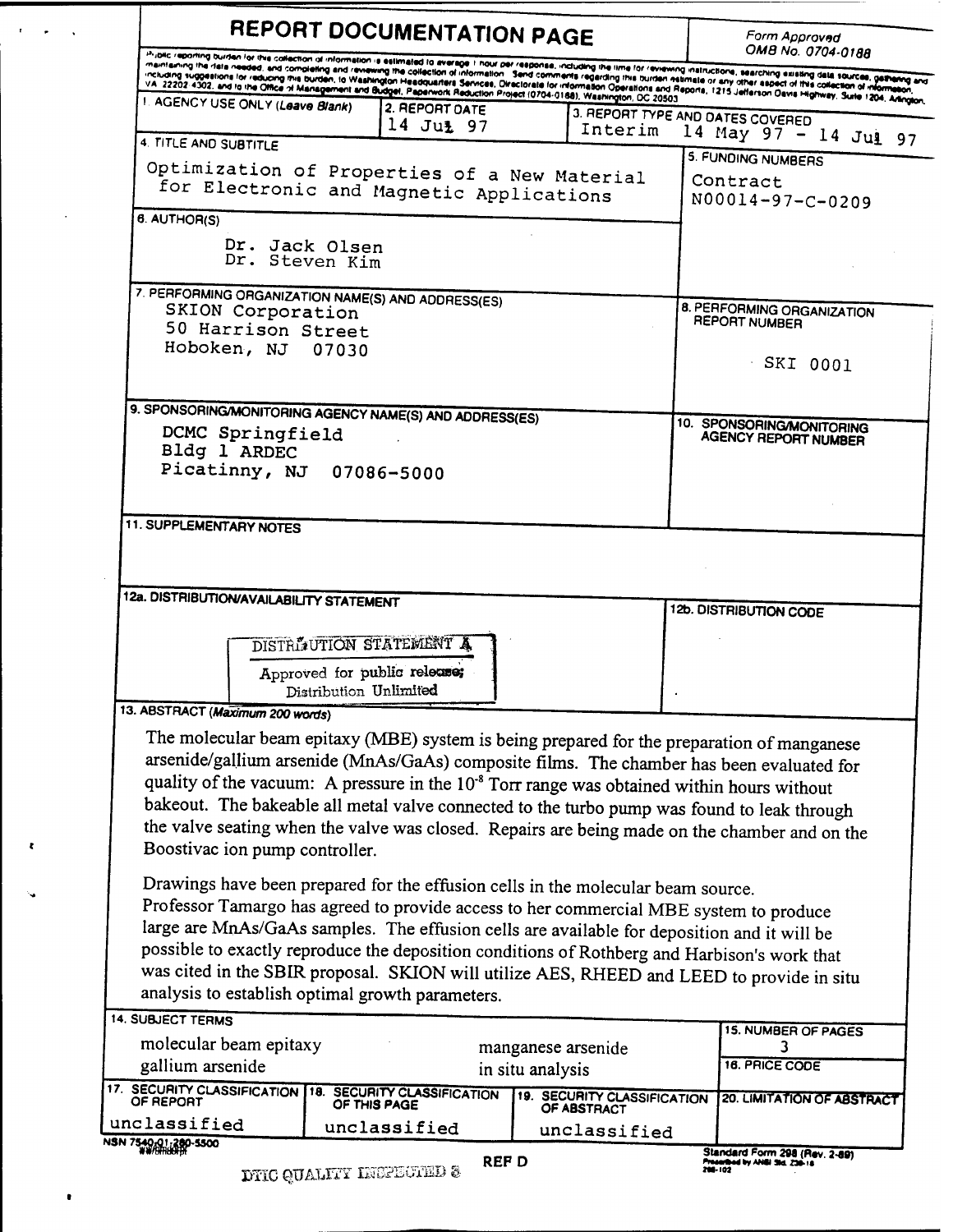## *Progress Report* Item No: 0001AA

## **Title of the Project:**

Optimization of Properties of a New Material for Electronic and Magnetic Applications

**Topic No.: Contract No.: Contract Starting Date: Contract Ending Date: Contractor:**

 $\epsilon_{\rm{rad}} = 10^{-2}$ 

BMDO 97-014 BMDO N00014-97-C-0209 May 14, 1997 December 14,1997 SKION Corporation 50 Harrison Street Hoboken, NJ 07030

> *Prepared By:* Drs. J. Olsen & S. Kim Principal Investigator SKION Corporation **Report Date: July 14,1997**

DTIC QUALITY INSPECTED &

**19970717 187**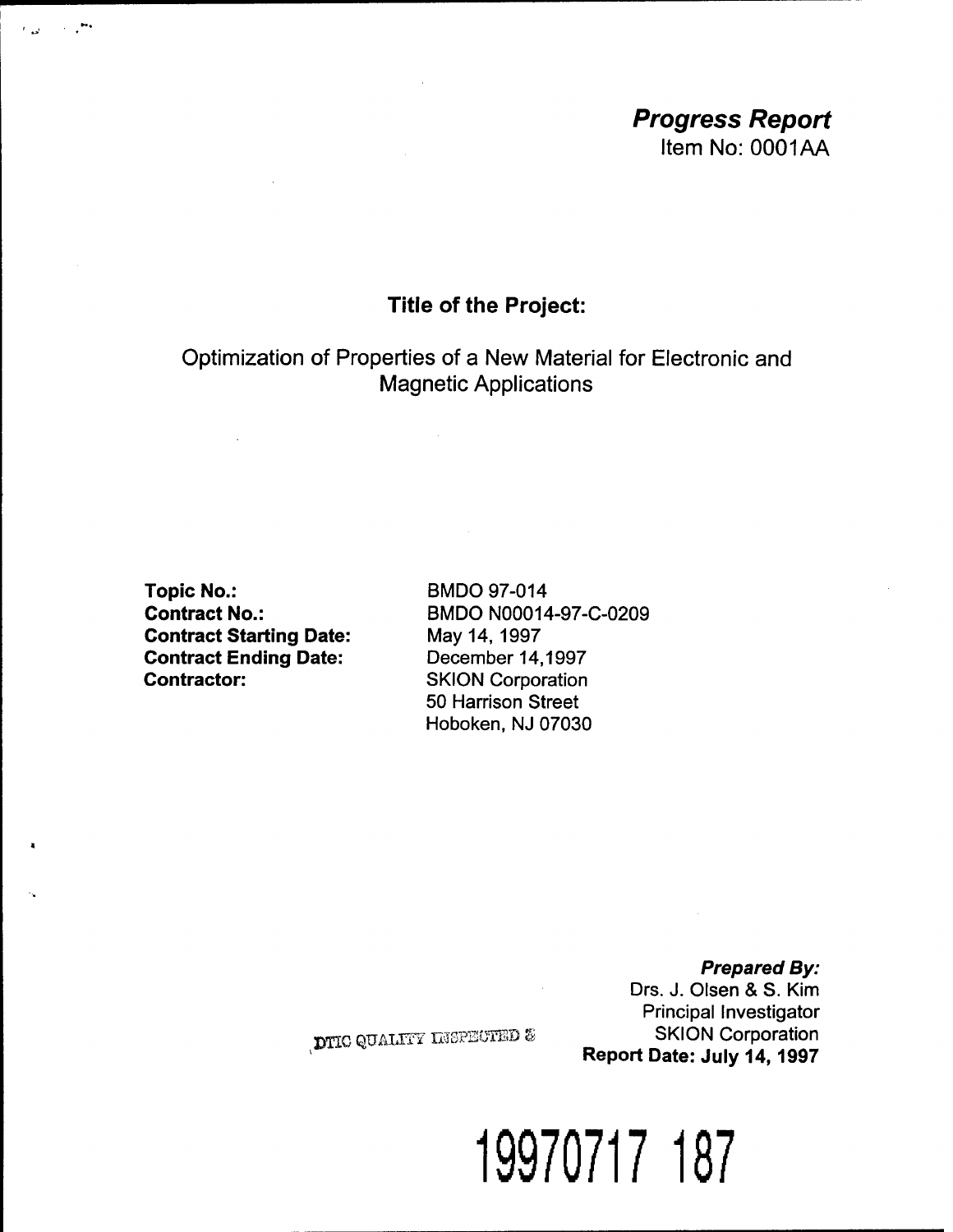Following the proposed statement of work, we have spent the first month of our contract preparing the MBE system for deposition.

## *The Summary of the activities performed in the period from May 14 to July 14, 1997:*

- 1. The molecular beam epitaxy (MBE) system at Stevens is being put in order for the preparation of manganese arsenide/gallium arsenide (MnAs/GaAs) composite films. The Stevens MBE system is a custom built, bakable ultrahigh vacuum R&D tool, equipped with a bakable Pfeiffer-Balzers turbo pump, a bank of Perkin Elmer ion pumps, and a titanium sublimation pump. The chamber is fitted for Auger electron spectrometry (AES), reflection high energy electron diffraction (RHEED), and low energy electron diffraction (LEED). The chamber has been evaluated for quality of the vacuum: A pressure in the 10"<sup>8</sup> Torr range was obtained within hours without bakeout. The bakeable all metal valve connected to the turbo pump was found to leak through the valve seating when the valve was closed—A replacement sealing pad and bonnet seals have been ordered. Repairs are also being made to **a** Boostivac ion pump controller. The system is fundamentally sound and ready for the installation of the effusion cells.
- 2. Drawings have been prepared for the effusion cells in the molecular beam source. Parts and materials suppliers have been investigated in terms of price and delivery time considerations. Parts and materials are being ordered.
- 3. Orders have been placed for various tools, parts, and supplies to be used in this project.
- 4. On April 30, Dr. Rothberg filed a patent application related to the effects of electric fields on these materials.
- 5. Professor Maria Tamargo at the City College of New York has agreed to provide access to her commercial MBE system to produce large area MnAs/GaAs samples. Professor Rothberg had collaborated with the previous owner of this MBE system (Bellcore) to carry out the pioneering work for this project. The effusion cells from the previous work are still in the machine and are available for deposition. This is an exciting development since it will be possible to reproduce exactly the deposition conditions of Prof. Rothberg's work with Bellcore that was cited in the SBIR proposal and in the patent application which was previously mentioned. By using this familiar MBE system, several weeks will be save in sample preparation. It will be possible, then, for SKION to take a more analytical approach with the Stevens MBE

للعبى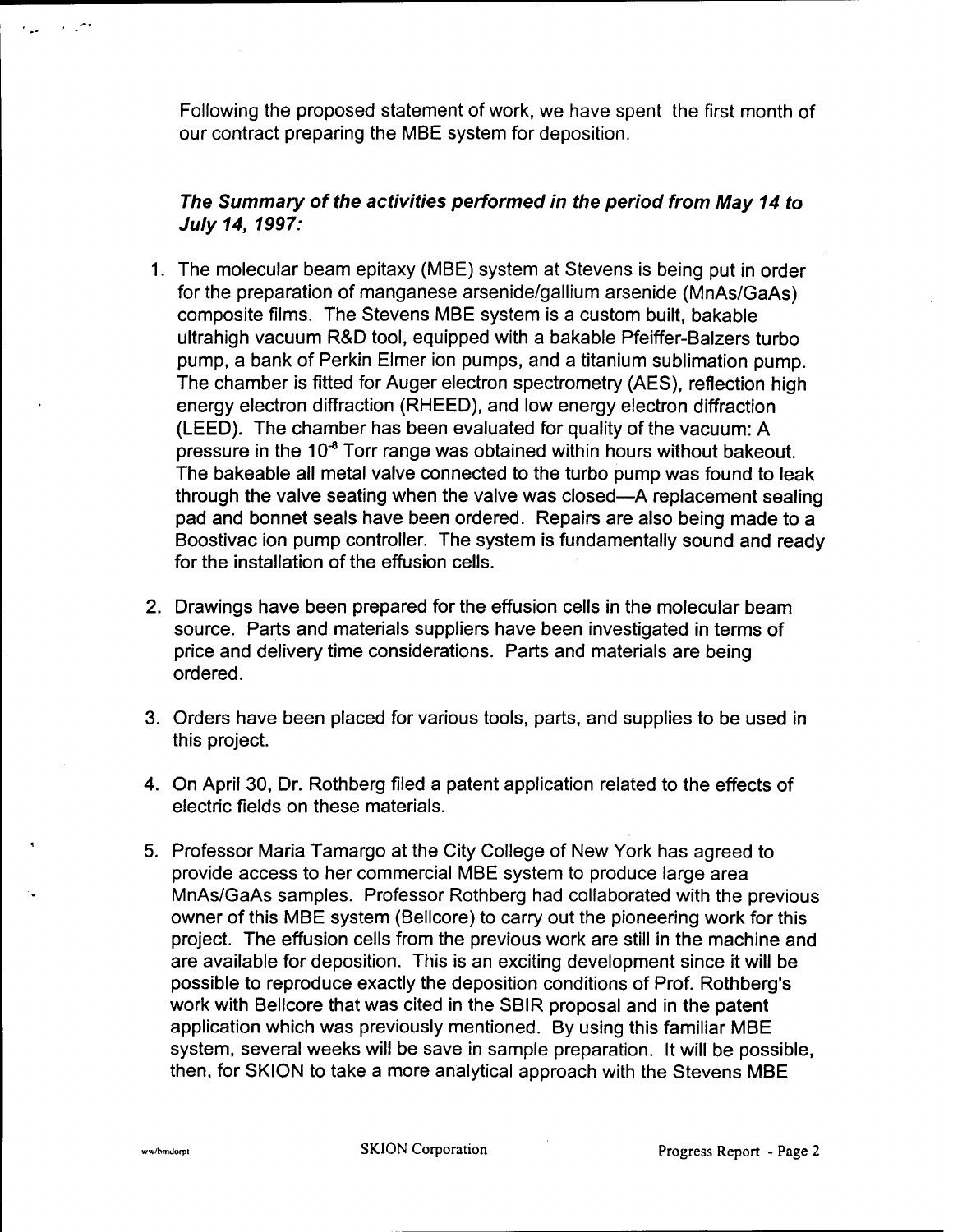growth and analysis system, utilizing its capabilities for Auger electron spectroscopy, x-ray photoelectron spectroscopy, and low energy electron diffraction to establish optimal growth parameters as well as x-ray diffraction and magnetooptic Kerr effect.

6. An abstract entitled "Electric Field Effects on Magnetic and Optical Properties of MnAs/GaAs (001) Thin Films" was submitted to the Seventh Joint Magnetism and Magnetic Materials - Intermag Conference to be held in San Francisco in January. The work forming the background for the present project will be reported.

فحراس والمناد